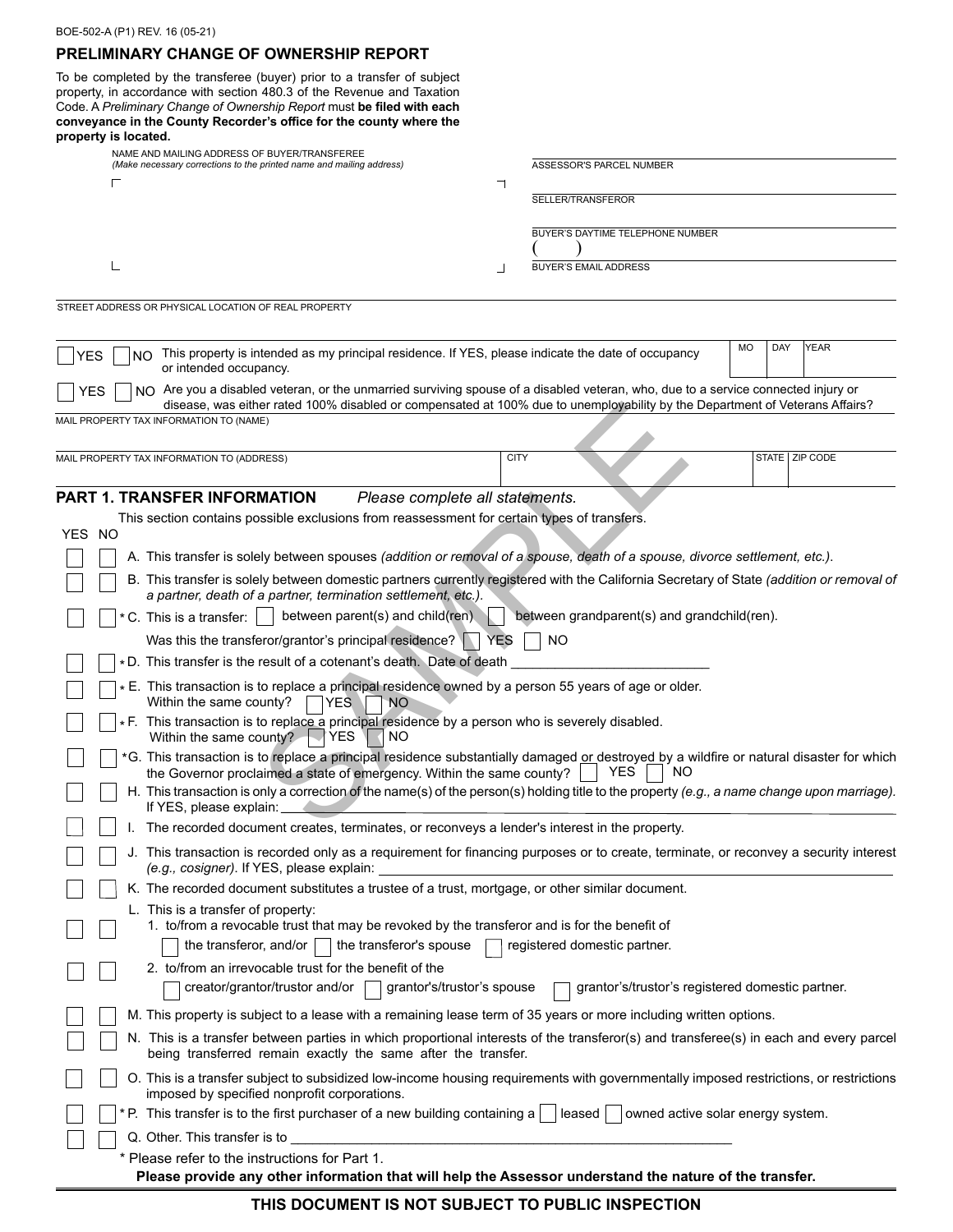| <b>PART 2. OTHER TRANSFER INFORMATION</b>                                                                                                                                                                                                                          | Check and complete as applicable.                                                |                             |  |  |  |  |  |  |  |
|--------------------------------------------------------------------------------------------------------------------------------------------------------------------------------------------------------------------------------------------------------------------|----------------------------------------------------------------------------------|-----------------------------|--|--|--|--|--|--|--|
| A. Date of transfer, if other than recording date: ____                                                                                                                                                                                                            |                                                                                  |                             |  |  |  |  |  |  |  |
| B. Type of transfer:                                                                                                                                                                                                                                               |                                                                                  |                             |  |  |  |  |  |  |  |
| Gift  <br>Purchase<br>Foreclosure                                                                                                                                                                                                                                  | Trade or exchange     Merger, stock, or partnership acquisition (Form BOE-100-B) |                             |  |  |  |  |  |  |  |
| Contract of sale. Date of contract:                                                                                                                                                                                                                                |                                                                                  | Inheritance. Date of death: |  |  |  |  |  |  |  |
| Sale/leaseback<br>Creation of a lease $\vert \ \vert$                                                                                                                                                                                                              | Assignment of a lease $\vert \ \vert$ Termination of a lease. Date lease began:  |                             |  |  |  |  |  |  |  |
| Original term in years (including written options): ______ Remaining term in years (including written options):<br>Other. Please explain: _                                                                                                                        |                                                                                  |                             |  |  |  |  |  |  |  |
| C. Only a partial interest in the property was transferred. $\Box$ YES $\Box$<br>$N$ O                                                                                                                                                                             | If YES, indicate the percentage transferred: ______________                      | $\%$                        |  |  |  |  |  |  |  |
| PART 3. PURCHASE PRICE AND TERMS OF SALE                                                                                                                                                                                                                           | Check and complete as applicable.                                                |                             |  |  |  |  |  |  |  |
| A. Total purchase price                                                                                                                                                                                                                                            |                                                                                  | \$                          |  |  |  |  |  |  |  |
| B. Cash down payment or value of trade or exchange excluding closing costs                                                                                                                                                                                         |                                                                                  |                             |  |  |  |  |  |  |  |
| C. First deed of trust $@ \_\_\_\%$ interest for $@ \_\_\_$ years.<br>Monthly payment \$                                                                                                                                                                           |                                                                                  | Amount \$                   |  |  |  |  |  |  |  |
| FHA ( Discount Points)     Cal-Vet  <br>$ $ VA(<br>Discount Points)                                                                                                                                                                                                |                                                                                  |                             |  |  |  |  |  |  |  |
| Variable rate<br>Fixed rate<br>Bank/Savings & Loan/Credit Union   Loan carried by seller                                                                                                                                                                           |                                                                                  |                             |  |  |  |  |  |  |  |
| Balloon payment \$<br>Due date: <u>_______________</u>                                                                                                                                                                                                             |                                                                                  |                             |  |  |  |  |  |  |  |
| D. Second deed of trust @ _____% interest for ______ years. Monthly payment \$_                                                                                                                                                                                    |                                                                                  | Amount \$                   |  |  |  |  |  |  |  |
| Variable rate   Bank/Savings & Loan/Credit Union   Loan carried by seller<br>Fixed rate                                                                                                                                                                            |                                                                                  |                             |  |  |  |  |  |  |  |
| Balloon payment \$<br>Due date: _____________                                                                                                                                                                                                                      |                                                                                  |                             |  |  |  |  |  |  |  |
| E. Was an Improvement Bond or other public financing assumed by the buyer? VES                                                                                                                                                                                     |                                                                                  | NO Outstanding balance \$   |  |  |  |  |  |  |  |
| F. Amount, if any, of real estate commission fees paid by the buyer which are not included in the purchase price                                                                                                                                                   |                                                                                  |                             |  |  |  |  |  |  |  |
| G. The property was purchased: Through real estate broker. Broker name: New York Mone number: (                                                                                                                                                                    |                                                                                  |                             |  |  |  |  |  |  |  |
| Direct from seller     From a family member-Relationship                                                                                                                                                                                                           |                                                                                  |                             |  |  |  |  |  |  |  |
|                                                                                                                                                                                                                                                                    |                                                                                  |                             |  |  |  |  |  |  |  |
| Other. Please explain: example of the state of the state of the state of the state of the state of the state o<br>H. Please explain any special terms, seller concessions, broker/agent fees waived, financing, and any other information (e.g., buyer assumed the |                                                                                  |                             |  |  |  |  |  |  |  |
| existing loan balance) that would assist the Assessor in the valuation of your property.                                                                                                                                                                           |                                                                                  |                             |  |  |  |  |  |  |  |
| PART 4. PROPERTY INFORMATION                                                                                                                                                                                                                                       | Check and complete as applicable.                                                |                             |  |  |  |  |  |  |  |
| A. Type of property transferred                                                                                                                                                                                                                                    |                                                                                  |                             |  |  |  |  |  |  |  |
| Single-family residence                                                                                                                                                                                                                                            | Co-op/Own-your-own                                                               | Manufactured home           |  |  |  |  |  |  |  |
| Multiple-family residence. Number of units:                                                                                                                                                                                                                        | Condominium                                                                      | Unimproved lot              |  |  |  |  |  |  |  |
| Other. Description: (i.e., timber, mineral, water rights, etc.)                                                                                                                                                                                                    | Timeshare                                                                        | Commercial/Industrial       |  |  |  |  |  |  |  |
|                                                                                                                                                                                                                                                                    |                                                                                  |                             |  |  |  |  |  |  |  |
| NO Personal/business property, or incentives, provided by seller to buyer are included in the purchase price. Examples of personal<br>YES<br>В.                                                                                                                    |                                                                                  |                             |  |  |  |  |  |  |  |
| property are furniture, farm equipment, machinery, etc. Examples of incentives are club memberships, etc. Attach list if available.                                                                                                                                |                                                                                  |                             |  |  |  |  |  |  |  |
| If YES, enter the value of the personal/business property:                                                                                                                                                                                                         | <u> 1990 - Johann Barbara, martin a</u><br>\$                                    | Incentives $\frac{1}{2}$    |  |  |  |  |  |  |  |
| NO A manufactured home is included in the purchase price.<br><b>IYES</b>                                                                                                                                                                                           |                                                                                  |                             |  |  |  |  |  |  |  |
| If YES, enter the value attributed to the manufactured home:                                                                                                                                                                                                       | \$                                                                               |                             |  |  |  |  |  |  |  |
| YES<br>NO The manufactured home is subject to local property tax. If NO, enter decal number:                                                                                                                                                                       |                                                                                  |                             |  |  |  |  |  |  |  |
| NO The property produces rental or other income.<br> YES                                                                                                                                                                                                           |                                                                                  |                             |  |  |  |  |  |  |  |
| Lease/rent<br>Contract<br>If YES, the income is from:<br>$\mathcal{L}$                                                                                                                                                                                             | Mineral rights<br>Other:                                                         |                             |  |  |  |  |  |  |  |
| E. The condition of the property at the time of sale was:<br>Good                                                                                                                                                                                                  | Poor<br>Average<br>Fair                                                          |                             |  |  |  |  |  |  |  |
|                                                                                                                                                                                                                                                                    |                                                                                  |                             |  |  |  |  |  |  |  |
| <b>CERTIFICATION</b>                                                                                                                                                                                                                                               |                                                                                  |                             |  |  |  |  |  |  |  |
| I certify (or declare) that the foregoing and all information hereon, including any accompanying statements or documents, is true and correct to<br>the best of my knowledge and belief.                                                                           |                                                                                  |                             |  |  |  |  |  |  |  |
|                                                                                                                                                                                                                                                                    |                                                                                  |                             |  |  |  |  |  |  |  |
| SIGNATURE OF BUYER/TRANSFEREE OR CORPORATE OFFICER                                                                                                                                                                                                                 | DATE                                                                             | <b>TELEPHONE</b>            |  |  |  |  |  |  |  |

| The Assessor's office may contact you for additional information regarding this transaction. |  |  |
|----------------------------------------------------------------------------------------------|--|--|
|                                                                                              |  |  |

NAME OF BUYER/TRANSFEREE/PERSONAL REPRESENTATIVE/CORPORATE OFFICER (PLEASE PRINT) TITLE EMAIL ADDRESS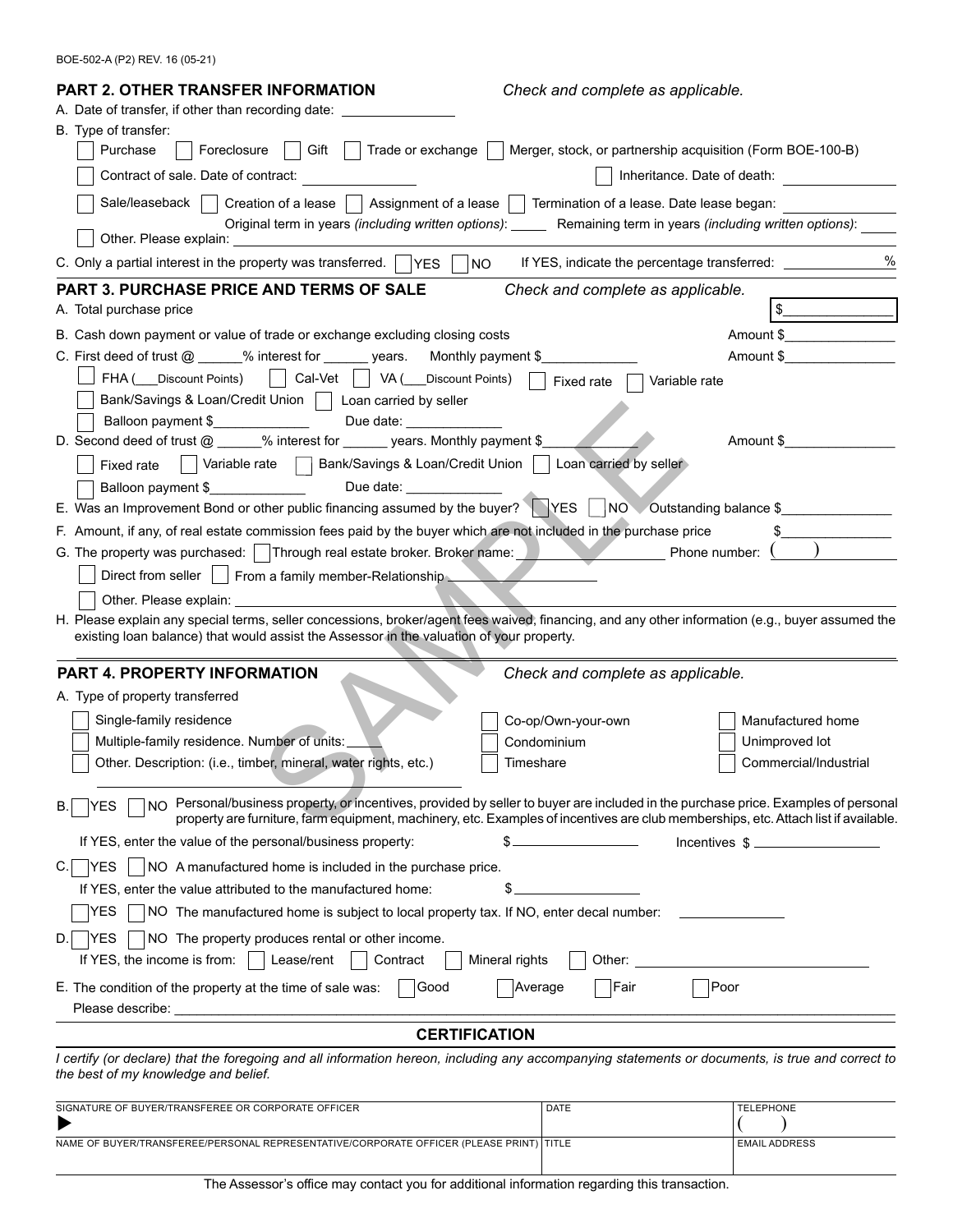# ADDITIONAL INFORMATION

Please answer all questions in each section, and sign and complete the certification before filing. This form may be used in all 58 California counties. If a document evidencing a change in ownership is presented to the Recorder for recordation without the concurrent filing of a *Preliminary Change of Ownership Report*, the Recorder may charge an additional recording fee of twenty dollars (\$20).

**NOTICE**: The property which you acquired may be subject to a supplemental assessment in an amount to be determined by the County Assessor. Supplemental assessments are not paid by the title or escrow company at close of escrow, and are not included in lender impound accounts. **You may be responsible for the current or upcoming property taxes even if you do not receive the tax bill.**

NAME AND MAILING ADDRESS OF BUYER: Please make necessary corrections to the printed name and mailing address. Enter Assessor's Parcel Number, name of seller, buyer's daytime telephone number, buyer's email address, and street address or physical location of the real property.

#### **NOTE: Your telephone number and/or email address is very important. If there is a question or a problem, the Assessor needs to be able to contact you.**

MAIL PROPERTY TAX INFORMATION TO: Enter the name, address, city, state, and zip code where property tax information should be mailed. This must be a valid mailing address.

PRINCIPAL RESIDENCE: To help you determine your principal residence, consider (1) where you are registered to vote, (2) the home address on your automobile registration, and (3) where you normally return after work. If after considering these criteria you are still uncertain, choose the place at which you have spent the major portion of your time this year. Check YES if the property is intended as your principal residence, and indicate the date of occupancy or intended occupancy.

DISABLED VETERAN: If you checked YES, you may qualify for a property tax exemption. **A claim form must be filed and all requirements met in order to obtain the exemption. Please contact the Assessor for a claim form.**

#### **PART 1: TRANSFER INFORMATION**

**If you check YES to any of these statements, the Assessor may ask for supporting documentation.**

slip you determine your principal residence, consider (1) where you are<br>istration, and (3) where you normally return after work. If after consider<br>thich you have spent the major portion of your time this year. Check Y<br>ciat **C, D, E, F, G:** If you checked YES to any of these statements, you may qualify for a property tax reassessment exclusion, which may allow you to maintain your property's previous tax base. **A claim form must be filed and all requirements met in order to obtain any of these exclusions.** Contact the Assessor for claim forms. NOTE: If you give someone money or property during your life, you may be subject to federal gift tax. You make a gift if you give property (including money), the use of property, or the right to receive income from property without expecting to receive something of at least equal value in return. The transferor (donor) may be required to file Form 709, Federal Gift Tax Return, with the Internal Revenue Service if they make gifts in excess of the annual exclusion amount.

**H:** Check YES if the reason for recording is to correct a name already on title [e.g., Mary Jones, who acquired title as Mary J. Smith, is granting to Mary Jones]. This is not for use when a name is being removed from title.

**I:** Check YES if the change involves a lender, who holds title for security purposes on a loan, and who has no other beneficial interest in the property.

"**Beneficial interest**" is the right to enjoy all the benefits of property ownership. Those benefits include the right to use, sell, mortgage, or lease the property to another. A beneficial interest can be held by the beneficiary of a trust, while legal control of the trust is held by the trustee.

**J:** A "**cosigner**" is a third party to a mortgage/loan who provides a guarantee that a loan will be repaid. The cosigner signs an agreement with the lender stating that if the borrower fails to repay the loan, the cosigner will assume legal liability for it.

**N:** This is primarily for use when the transfer is into, out of, or between legal entities such as partnerships, corporations, or limited liability companies. Check YES only if the individuals and the interest held by each remains exactly the same in each and every parcel being transferred.

**O:** Check YES only if this property is subject to a government or nonprofit affordable housing program that imposes restrictions. Property may qualify for a restricted valuation method (i.e., may result in lower taxes).

**P:** If you checked YES, you may qualify for a new construction property tax exclusion. **A claim form must be filed and all requirements met in order to obtain the exclusion. Contact the Assessor for a claim form.**

### **PART 2: OTHER TRANSFER INFORMATION**

**A:** The date of recording is rebuttably presumed to be the date of transfer. If you believe the date of transfer was a different date (e.g., the transfer was by an unrecorded contract, or a lease identifies a specific start date), put the date you believe is the correct transfer date. If it is not the date of recording, the Assessor may ask you for supporting documentation.

**B:** Check the box that corresponds to the type of transfer. If OTHER is checked, please provide a detailed description. Attach a separate sheet if necessary.